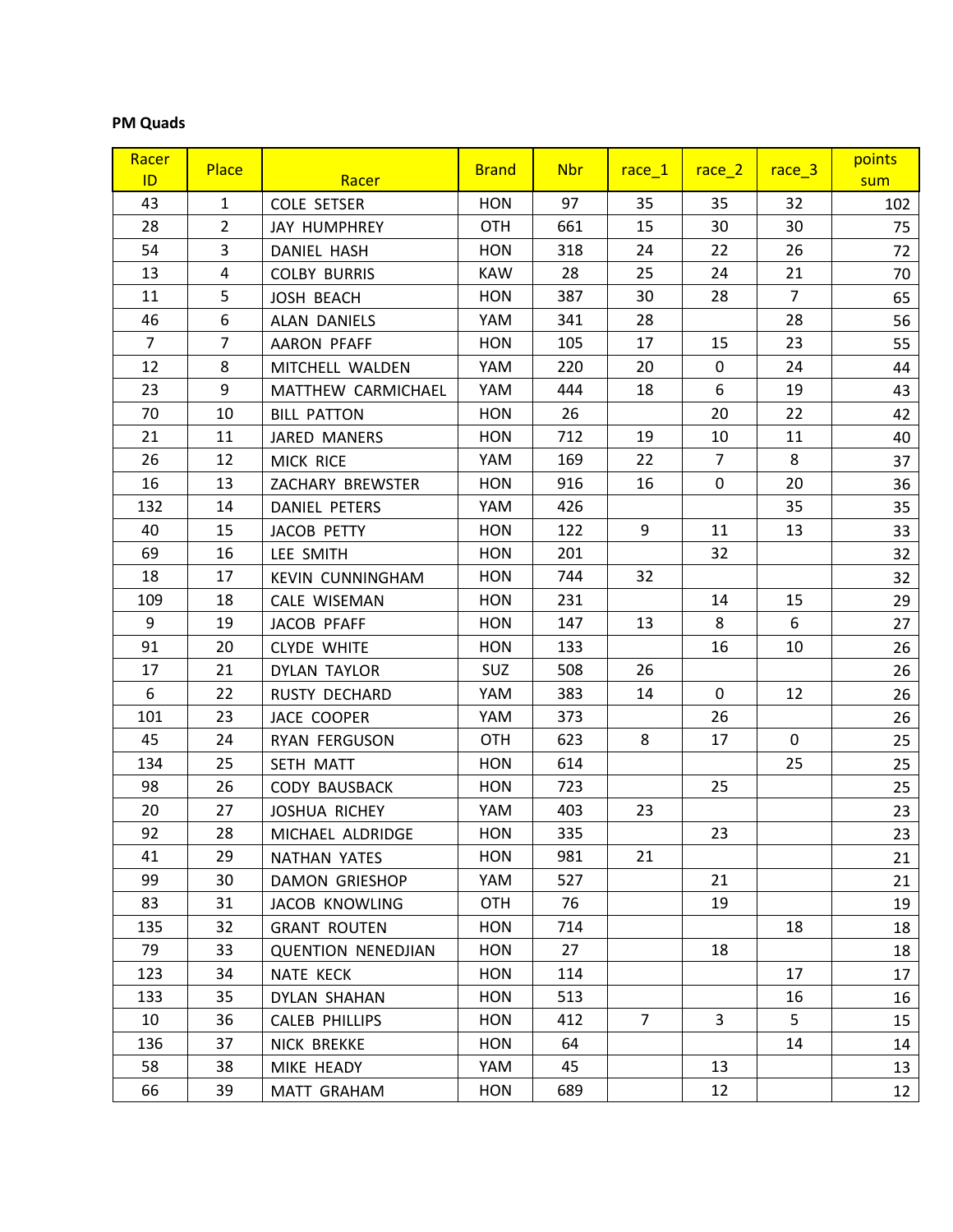| 37  | 40 | <b>MARK WATHEN</b>   | <b>OTH</b> | 440 | 12 |               |               | 12             |
|-----|----|----------------------|------------|-----|----|---------------|---------------|----------------|
| 51  | 41 | <b>TONY PIXLEY</b>   | <b>HON</b> | 246 | 11 | 0             |               | 11             |
| 34  | 42 | <b>BRAYDON ORR</b>   | <b>OTH</b> | 228 | 10 |               |               | 10             |
| 144 | 43 | <b>CASEY POSEY</b>   | YAM        | 230 |    |               | 9             | 9              |
| 86  | 44 | CALEB STIDD          | <b>HON</b> | 729 |    | 9             |               | 9              |
| 50  | 45 | MICHAEL PIXLEY       | <b>HON</b> | 677 | 6  | $\mathbf{0}$  | $\mathbf{0}$  | 6              |
| 105 | 46 | <b>TONY ZUPANCIC</b> | <b>CAM</b> | 902 |    | 5             |               | 5              |
| 111 | 47 | <b>LANDON BEATY</b>  | <b>HON</b> | 60  |    | 4             | 1             | 5              |
| 121 | 48 | MICHAEL MILLER       | YAM        | 208 |    |               | 4             | 4              |
| 137 | 49 | <b>KANE SKINNER</b>  | YAM        | 903 |    |               | 3             | 3              |
| 138 | 50 | <b>NATHAN HUGHES</b> | <b>HON</b> | 415 |    |               | $\mathcal{P}$ | $\overline{2}$ |
| 81  | 51 | <b>CORBIN MENNEN</b> | <b>HON</b> | 95  |    | $\mathcal{P}$ |               | 2              |
| 110 | 52 | <b>JOSH HACK</b>     | <b>HON</b> | 13  |    | $\mathbf{1}$  | 0             | 1              |

## **AM**

## **QUAD**

| Racer<br>ID    | <b>Place</b>   | Racer                  | <b>Brand</b> | <b>Nbr</b> | $rac{e}{1}$    | $rac{e}{2}$    | race_3 | points<br>sum |
|----------------|----------------|------------------------|--------------|------------|----------------|----------------|--------|---------------|
| 36             | $\mathbf{1}$   | JAMES MEEK             | <b>HON</b>   | 975        | 35             | 35             | 32     | 102           |
| $\overline{3}$ | $\overline{2}$ | <b>SCOTT HASH</b>      | <b>HON</b>   | 55         | 28             | 26             | 35     | 89            |
| 15             | $\overline{3}$ | <b>EMILY WATSON</b>    | <b>HON</b>   | 82         | 32             | 22             | 28     | 82            |
| 42             | 4              | TRENTIN ASHER          | <b>OTH</b>   | 178        | 25             | 12             | 24     | 61            |
| 24             | 5              | <b>LANCE NUNN</b>      | <b>HON</b>   | 49         | $\overline{7}$ | 28             | 25     | 60            |
| 14             | 6              | <b>COLTON MORAN</b>    | <b>HON</b>   | 118        | 26             | 18             | 12     | 56            |
| 52             | $\overline{7}$ | JACOB DELATTRE         | <b>HON</b>   | 509        | 30             | 25             |        | 55            |
| 53             | 8              | DAVID EDINGTON         | <b>HON</b>   | 83         | 16             | 23             | 9      | 48            |
| 25             | 9              | <b>JAYCE MONNETT</b>   | <b>HON</b>   | 313        | 19             | 0              | 23     | 42            |
| 30             | 10             | <b>JOHN BRUZZI</b>     | <b>HON</b>   | 248        | 23             | 6              | 10     | 39            |
| 48             | 11             | JOE FOX                | <b>HON</b>   | 620        | 14             | 15             | 8      | 37            |
| 60             | 12             | LOGAN FULTZ            | <b>HON</b>   | 982        |                | 14             | 21     | 35            |
| 108            | 13             | <b>DOMINICK MERCER</b> | YAM          | 223        |                | 32             |        | 32            |
| 76             | 14             | <b>TYSON STINSON</b>   | <b>HON</b>   | 818        |                | 30             |        | 30            |
| 146            | 15             | CHRIS GILSTRAP         | <b>HON</b>   | 44         |                |                | 30     | 30            |
| 31             | 16             | <b>DAYTON ALLEN</b>    | <b>HON</b>   | 612        | 11             | 4              | 13     | 28            |
| 126            | 17             | <b>BRAD CASTNER</b>    | <b>HON</b>   | 416        |                |                | 26     | 26            |
| 85             | 18             | ZANDER VENIS           | YAM          | 322        |                | 24             |        | 24            |
| $\mathbf{1}$   | 19             | <b>DONNIE BELL</b>     | <b>OTH</b>   | 333        | 24             | 0              |        | 24            |
| 140            | 20             | <b>OWEN FITZGERALD</b> | YAM          | 21         |                |                | 22     | 22            |
| 44             | 21             | <b>BRAXTEN ASHER</b>   | <b>HON</b>   | 803        | 20             | $\overline{2}$ |        | 22            |
| 49             | 22             | ELI MAIKRAN            | <b>HON</b>   | 471        | 22             |                |        | 22            |
| 8              | 23             | MAKAYLA REYNOLDS       | <b>HON</b>   | 474        | 17             | $\mathbf 0$    | 4      | 21            |